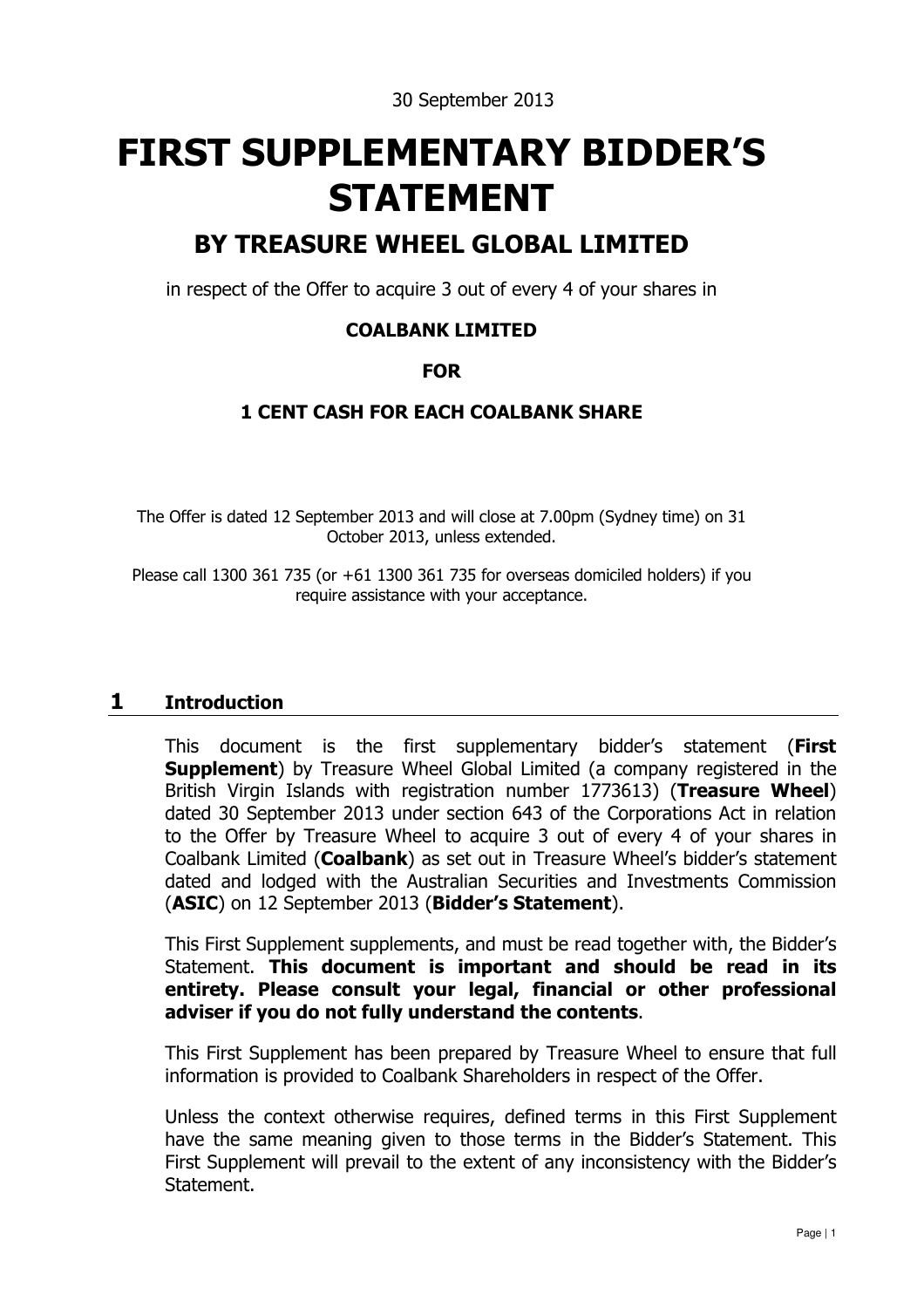So far as applicable the Consents set out in section 11.6 of the Bidder's Statement also apply to this First Supplement as if any references to the Bidder's Statement in section 11.6 included the First Supplement.

A copy of this First Supplement was lodged with the ASIC on 30 September 2013. Neither the ASIC nor any of its officers takes any responsibility for the contents of this First Supplement.

A target statement dated 20 September 2013 was lodged by Coalbank with ASIC on 20 September 2013 (**Target's Statement**).

#### **2 Decision to accept Treasure Wheel's Offer**

Section 1 of the Bidder's Statement set out various reasons as to why Coalbank Shareholders should accept the Treasure Wheel Offer. Coalbank Shareholders, in making their decision whether or not to accept the Offer, should also consider the following matters and information:

- (**Offer price**) a Coalbank Shareholder may consider that Coalbank is worth more than 1 cent per share being offered by Treasure Wheel under the Offer.
- (**decision to only sell if there is a 100% offer**) a Coalbank shareholder, for its own reasons, may only wish to sell its holding in Coalbank if an offer is made for 100% of its shareholding and not a lesser proportion.
- (**personal circumstances**) a Coalbank Shareholder may not wish to receive cash for 3 out of every 4 of their shares in Coalbank for personal investment and taxation purposes.
- (**a Superior Offer**) if a Coalbank Shareholder accepts the Offer, that shareholder will not be able to withdraw its acceptance of the Offer (except in the limited circumstances provided under the Corporations Act). This means that a Coalbank Shareholder will in most instances be precluded from accepting a Superior Proposal (if one were to arise) during the Offer Period.
- (**absence of some information**) a Coalbank Shareholder may not wish for control of Coalbank to be passed to an entity (such as Treasure Wheel) with which it is unfamiliar, in particular because the future direction of Coalbank may be uncertain under Treasure Wheel's control. Treasure Wheel has not yet fully set out its intentions and plans for Coalbank. Also, Treasure Wheel has not announced the identities of its nominated directors if Treasure Wheel becomes a majority shareholder in Coalbank and is able to nominate directors to Coalbank's Board. It is possible that such additional information may not be provided during the Offer Period. If a Coalbank Shareholder accepts the Offer, that shareholder may have to do so in the absence of such information. Similarly, a Coalbank Shareholder who accepts the Offer with a view to benefiting from a new direction or new management may be disappointed with the information (and new approach) once it becomes available or is implemented.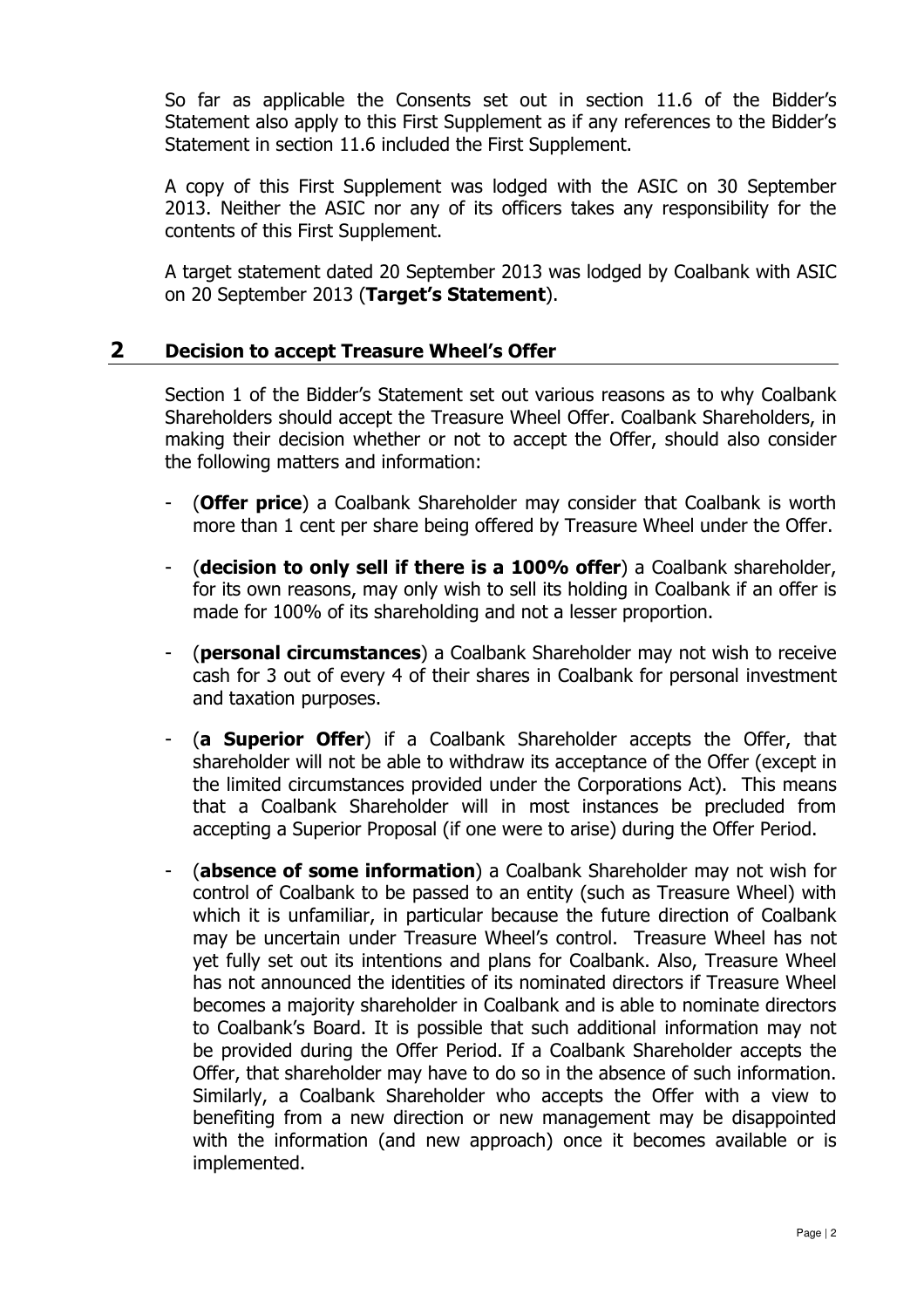- (**significant capital needed for Coalbank's business**) Coalbank's business (i.e., the exploration of the EPCs – see Profile of Coalbank in section 5 of the Bidder's Statement) requires a significant amount of capital. There is no guarantee Treasure Wheel will be able to assist Coalbank in sourcing the capital needed for Coalbank's ongoing business requirements. Coalbank's value is likely to be affected materially and adversely if such capital cannot be sourced.
- (sale of some EPCs) a Coalbank Shareholder should also consider whether the sale of certain EPCs (being Biloela South, Coalbank South and Chincilla East and Coalbank's shares in Harvest Metals) to Treasure Wheel as described in Section 10 of the Bidder's Statement will have any impact on the viability or future potential of Coalbank.

### **3 Coalbank Board support and Board's interest in Coalbank Shares**

| <b>Director</b>        | <b>Coalbank Shares</b> | Coalbank Options | Performance Rights |
|------------------------|------------------------|------------------|--------------------|
| <b>Roger Clarke</b>    | 1,500,000              | ٠                |                    |
| <b>Grahame Baker</b>   | 1,205,264              |                  | 1,000,000          |
| <b>Greg Baynton</b>    | 413,462,097            | 40,000,000       | 1,000,000          |
| <b>Lance Grimstone</b> | 9,704,407              |                  | 2,000,000          |
| <b>Bill Stubbs</b>     | 3,116,667              | ٠                | 1,000,000          |
| <b>Staffan Ever</b>    | 25,027,400             | -                |                    |
| <b>Total</b>           | 454,015,835            | 40,000,000       | 5,000,000          |

Section 7 of the Target's Statement noted that the Directors of Coalbank have direct and indirect interests (as relevant) in the following securities in Coalbank:

The table above highlights the following:

- Coalbank's directors have an interest in 454,015,835 Coalbank Shares
- Coalbank's directors have an interest in 5,000,000 Performance Rights (which on vesting will convert to 5,000,000 Coalbank Shares).

Under the Pre-Bid Agreement the Coalbank Options will be cancelled for nil consideration.

According to the terms under which the Performance Rights were issued, all Performance Rights issued to Coalbank's directors will vest if a person (together with his or her associates) acquires more than 50% of Coalbank's Shares and declares the Offer unconditional and Coalbank notifies the holder of the Performance Rights that their Performance Rights may be exercised. Once the Performance Rights have vested, holders may exercise their Performance Rights in accordance with the terms of issue. On exercise, holders will receive one Coalbank Share for each Performance Right exercised.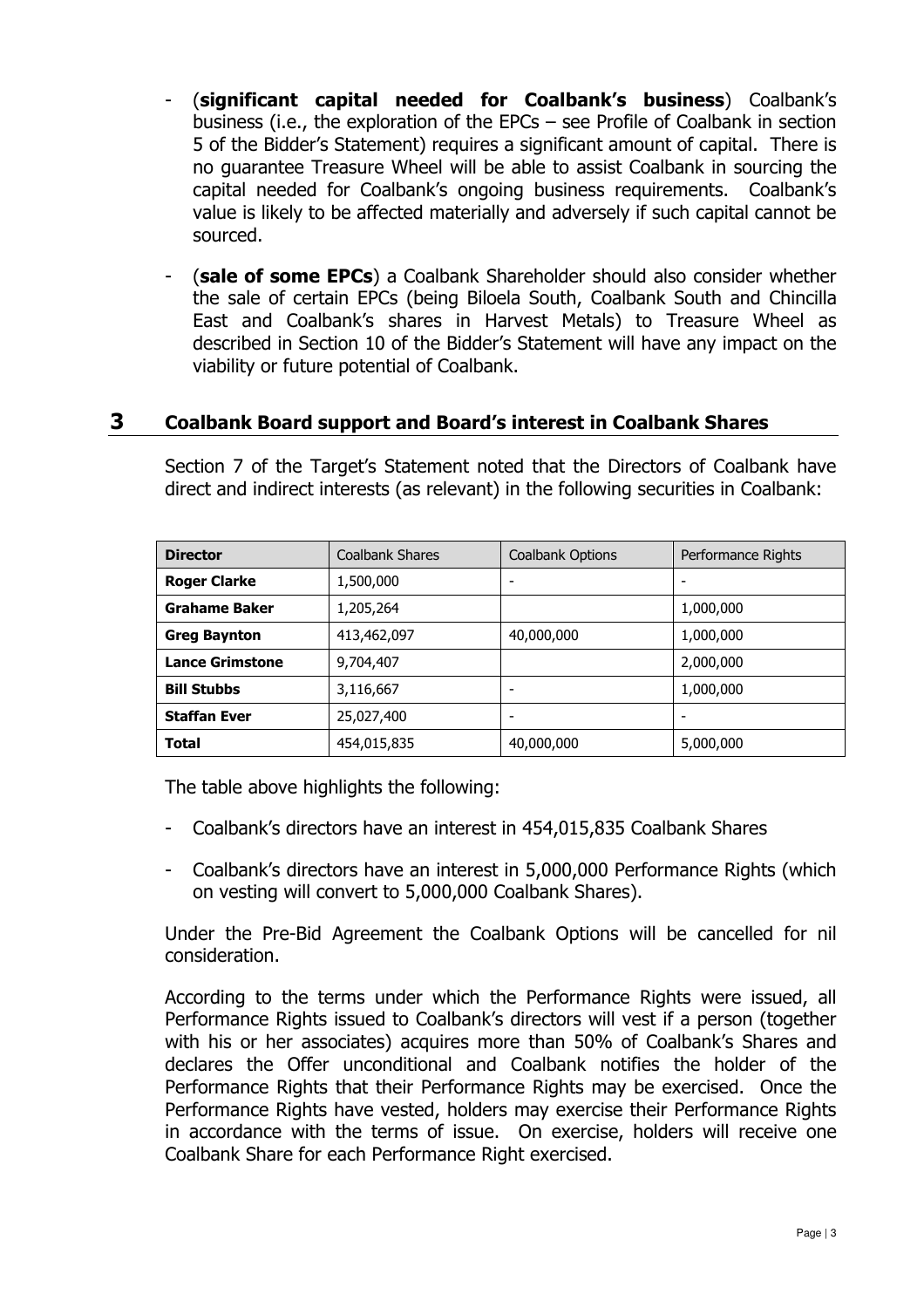Assuming all Performance Rights held by the directors vest, Coalbank's directors will have an interest in 459,015,835 Coalbank Shares. If all Coalbank's directors accept the Offer (i.e., they sell 3 out of every 4 of their shares) then Treasure Wheel will acquire 344,261,876 Coalbank Shares (being 75% of 459,015,835 Coalbank Shares) subject to rounding up as set out in the Offer terms. The aggregate percentage of acceptances that Treasure Wheel would then secure in connection with Coalbank's directors' interests would therefore be 40.36% of Coalbank's total shareholding.

#### **4 Directors' fees**

Treasure Wheel understands that Coalbank has accrued unpaid directors' fees of around \$320,000 (as at July 2013).

Treasure Wheel has not had any discussions with Coalbank or its directors in relation to those fees nor does Treasure Wheel have any intention to pay those fees on its own account.

Further, there are no forfeiture arrangements to which Treasure Wheel is a party or of which it is aware in relation to those fees or any other claimed benefits. This includes any termination payments for directors. As far as Treasure Wheel is aware on advice from Coalbank's Deputy Chairman Mr Greg Baynton, there are no such payments due to Coalbank's directors.

#### **5 Profiles of Treasure Wheel and Loyal Strategic**

As previously disclosed in the Bidder's Statement, Treasure Wheel is a company newly incorporated in the British Virgin Islands and is a wholly owned subsidiary of Loyal Strategic Investment Limited (**Loyal Strategic**).

Loyal Strategic is a general trading company which owns several child care centres in China and which previously has engaged in limited coal trading operations. It has no experience or record as a mineral exploration and production company.

Loyal Strategic was incorporated on 22 October 2002 in the British Virgin Islands with registration number 518055.

Loyal Strategic is not listed on any stock exchange. Accordingly, Loyal Strategic does not have any publicly available financial statements or information. It is also not required to make such information available under the law of its place of incorporation. This means Coalbank Shareholders and any other person cannot access financial information about Loyal Strategic.

Below Treasure Wheel has set out some information on the current directors of both Treasure Wheel and Loyal Strategic.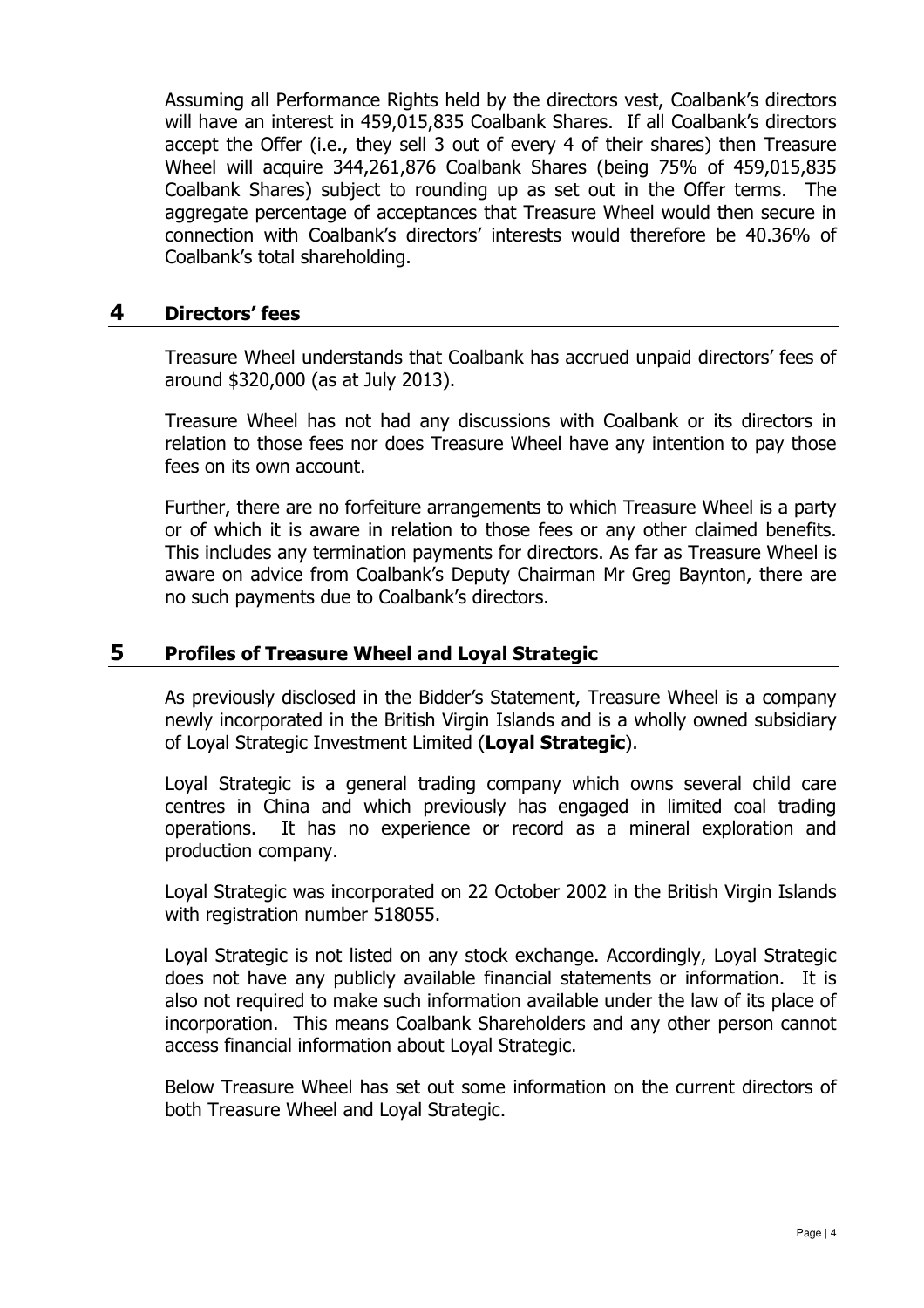#### Profile of the Chairman and sole Director of Treasure Wheel

Mr Anthony Chan is the Chairman and sole Director of Treasure Wheel. He is also the Chairman of its parent company, Loyal Strategic.

Mr Chan is also Chairman of Alright International Investment Limited, New Energy (China) Holdings Limited, Byte (HK) Investments Limited and China Finance Holding Company Limited. He is also the Deputy Chairman of 123 China Education Development Limited. During the period between 1991 and 2009, Mr Chan served as Executive Director of Shun Tak Holdings Limited (stock code: 242), a company listed on the Stock Exchange of Hong Kong Limited, and was responsible for its property development and investment activities. With over 30 years of extensive experience within the property sector, Mr Chan has headed a number of real estate projects including commercial, residential and shopping centres in major cities of China, such as Tianjin, Shanghai, Beijing and Guangzhou.

Mr Chan is a fellow member of The Property Consultants Society U.K. and the President of The Hong Kong Real Property Federation. In the area of public service, Mr Chan has been a member of the Election Committee of the Hong Kong Special Administrative Region Government responsible for electing the Chief Executive of Hong Kong since 10 December 2006. He served as a member of the Political Consultative Conference of the Guangdong Province of the People's Republic of China from 2002-2012, a board member of Shanghai Chinese Overseas Friendship Association and a Vice President of Guangzhou Association of Enterprises with Foreign Investment, PRC.

Mr Chan is also actively involved in community services. He holds the positions of President of the Hong Kong Canoe Union, Chairman of the Hong Kong Life Saving Society, Honorary President of the University Sports Federations of Hong Kong and Vice President of the Happy Valley Athletic Association. In 2008, he was awarded the Medal of Honour by the Hong Kong Special Administrative Region Government in recognition of his contribution. In July 2013, he was appointed Justice of the Peace by the Hong Kong Special Administrative Region Government.

#### Profiles of Directors of Loyal Strategic

(a) Mr Chan Wai Lun, Anthony

Mr Anthony Chan's profile is set out in the section immediately above.

(b) Mr Tang Yui, Ian

Mr Ian Tang is a Director of Loyal Strategic. In 2002Mr Tang and partners founded the AustChina Group to bring value-added telecommunications and information technology solutions to the Chinese market. AustChina also provides corporate advisory and strategic investment advice to businesses wishing to invest or develop new opportunities in China. He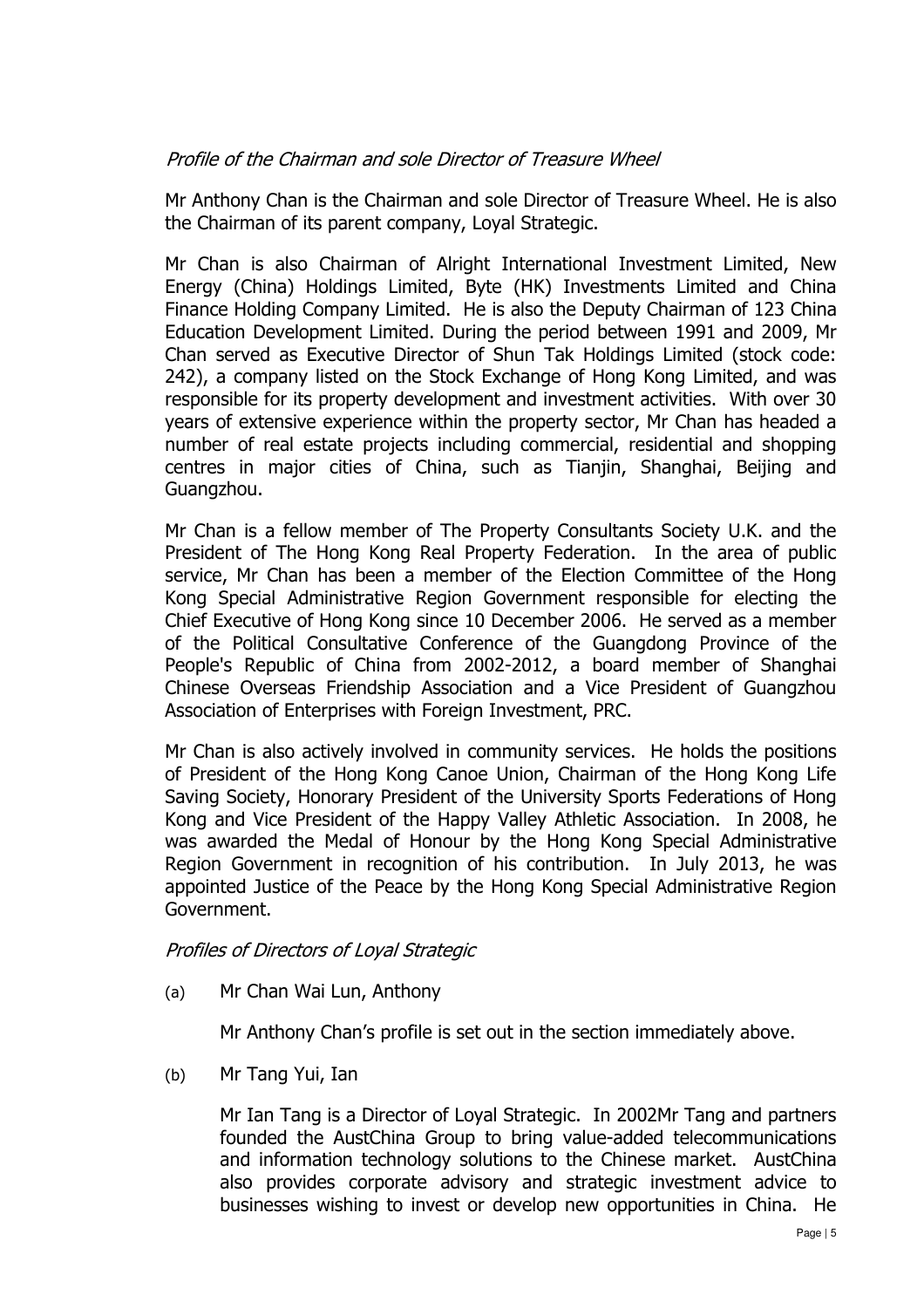leads the business development arm of 123 China Education Development Ltd and is a Director of SmartTrans Holdings Ltd, an Australian public listed company.

Mr Tang was born and grew up in Hong Kong and undertook his secondary and tertiary studies in Australia. Combining both his heritage and his adopted culture, he has been extensively involved with entrepreneurs and business owners in helping them gain access to markets in Australia, China and other parts of Asia. Mr Tang is a Director of the Australian Chamber of Commerce in Beijing, China and an Honorary Business and Culture Ambassador to the City of Ipswich, Queensland, Australia.

(c) Mr Chan Kin-Wah, Daniel

Mr Daniel Chan is the Chief Financial Officer of STDM China Holdings Ltd and STDM Management (China) Ltd and a Director of Loyal Strategic Investment Ltd. He has over 10 years management experience in real estate business in China. He led all real estate investment and development for STDM China and has completed three billion USD worth of transactions with a total construction area of over 1,500,000 square metres in Beijing, Shanghai, Taiyuan, Shenyang and Changzhou, among other places. Mr Chan participated in the asset restructuring of STDM China through the sale of City Center and Central Plaza in Shanghai and made the company exclusive partner of Louis Vuitton Moët Hennessy (LVMH) in real estate development in China.

Prior to working in the Chinese real estate industry, Mr Chan accumulated valuable financial and investment experience through working for JP Morgan Chase and Fitch Rating in London for several years. He holds a Master's Degree in Finance from Imperial College London and CFA and MRICS qualifications.

#### **6 Sources of Offer Price**

Section 8 of the Bidder's Statement provided details in relation to the source of the Offer price.

In relation to the funding arrangements Treasure Wheel notes:

- all funds required by Treasure Wheel to pay the Offer consideration for the Coalbank Shares and to redeem the Coalbank Convertible Bonds will be provided through a facility to be made available by EFG Bank AG (Hong Kong) which is part of EFG International, a global private banking group headquartered in Zurich, Switzerland. EFG International operates in around 30 locations worldwide and its shares are listed on the SIX Swiss Exchange;
- the terms of the facility to be provided by EFG Bank AG are still to be finalised, although EFG Bank AG has agreed that up to \$9 million will be made available under the facility to pay the Offer consideration for the Coalbank Shares and to redeem the Coalbank Convertible Bonds and to cover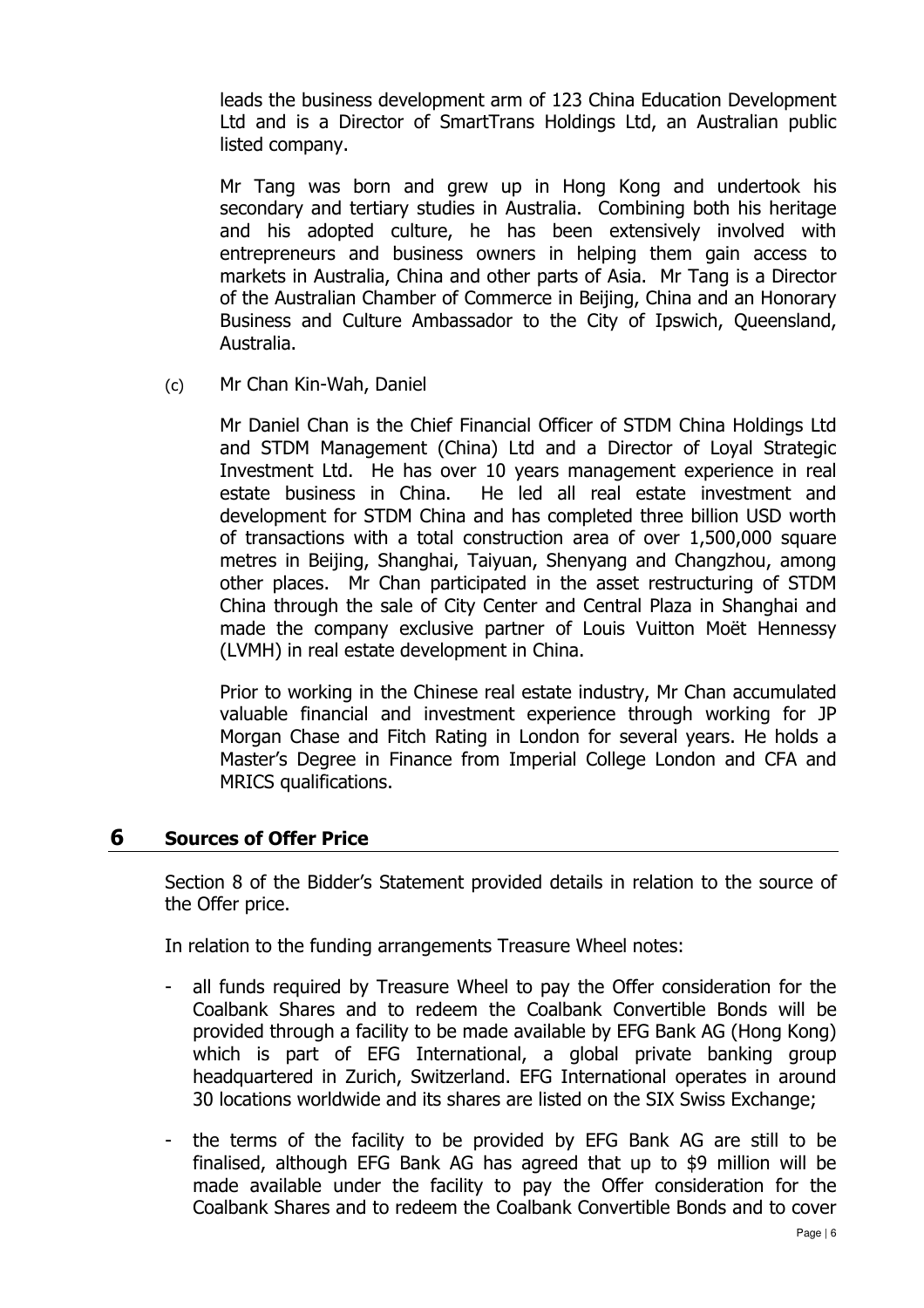incidental costs. EFG Bank AG will likely seek to secure the facility by way of charge(s) or guarantee(s) to be provided by Treasure Wheel, Loyal Strategic and their directors. No security, charge or other form of financial assistance is to be sought from or otherwise expected to be provided by Coalbank or any of its subsidiaries, including any securities, charges or mortgages against their assets;

- Treasure Wheel does not intend to provide any cash to fund the transactions as contemplated by the Bidder's Statement; and
- Treasure Wheel has no reason to believe that the EFG Bank AG facility will not be provided, that any events of default will occur under the facility or that any relevant conditions of the facility will not be met to enable Treasure Wheel to draw down on the facility.

#### **7 ASX Listing**

The Bidder's Statement, at section 6.2 (under the heading 'ASX Listing') on page 24, stated "ASX may suspend and eventually de-list a company which does not meet its spread requirements. It is possible that, depending upon the level of acceptances under the Offer, ASX may delist Coalbank on this basis."

Treasure Wheel now provides the following further information to explain the risk of delisting:

If all (or most) Coalbank Shareholders holding unmarketable parcels were to accept the Offer, the number of Coalbank Shareholders would fall to somewhere between 280 and 350 shareholders. This means that the number of Coalbank Shareholders could fall below the number of shareholders required to maintain an appropriate spread in accordance with Australian Securities Exchange (**ASX**) Listing Rues.

The ASX Listing Rules require a minimum of 300 shareholders if fewer than 50% of a listed company's shares are held by related parties. Where between 50% and 75% of the shares of a listed company are held by related parties, the company must have 350 shareholders. Finally, a listed company must have a minimum of 400 shareholders if over 75% of the company shares are held by related parties. Assuming the Offer is successful, the 350 shareholders threshold will likely apply to Coalbank.

Given these requirements, it is possible that Coalbank will not be able to satisfy the ASX requirements for a spread of shareholders. Possible consequences of this could include delisting by the ASX or further capital raisings by Coalbank to increase the number of unrelated shareholders in the company to meet applicable shareholder spread requirements under the ASX Listing Rules, which would dilute current shareholders' holdings in the company.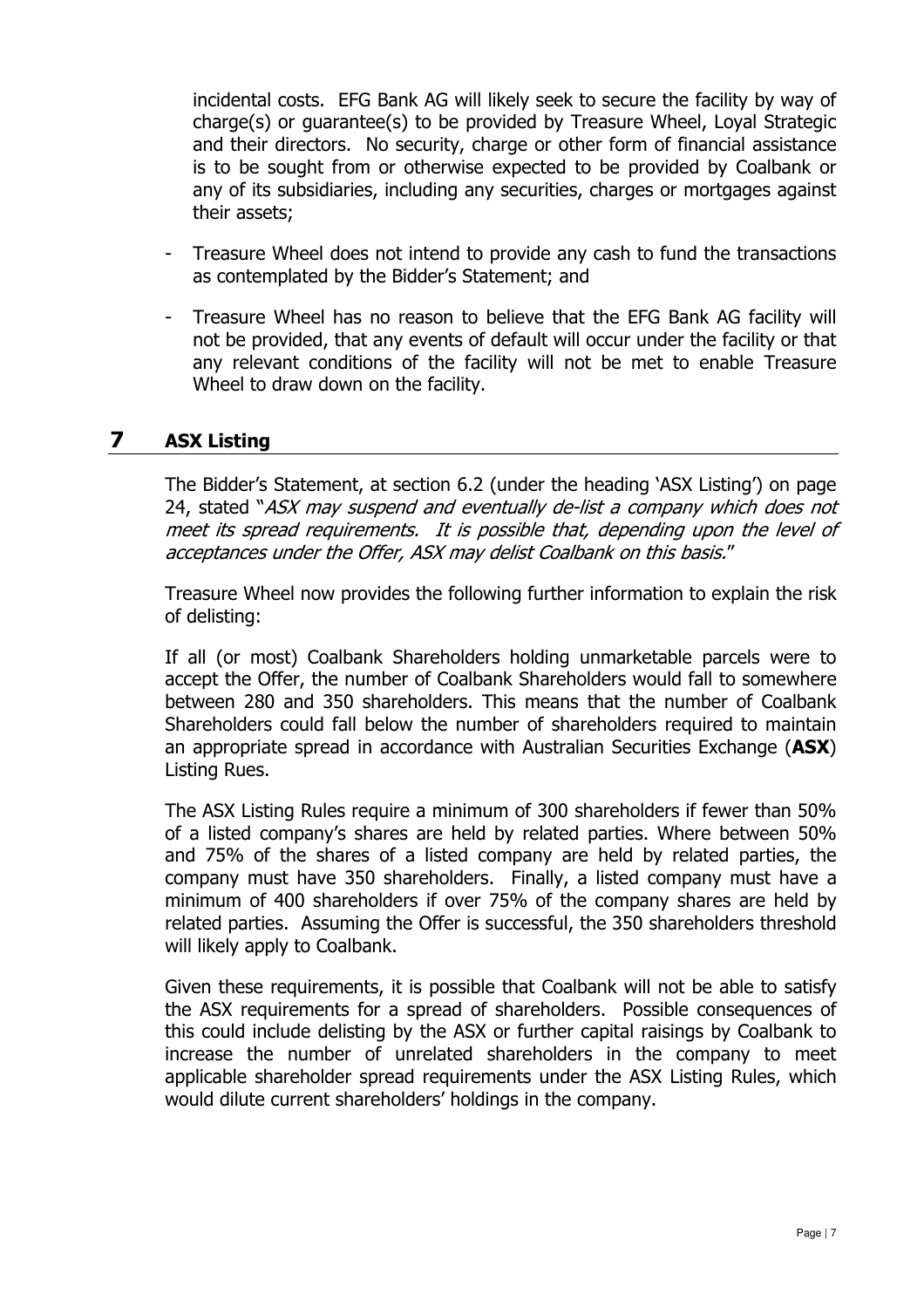#### **8 Risks**

Section 7 of the Bidder's Statement set out some risks associated with Treasure Wheel.

Below are some further risks associated with Treasure Wheel and the Offer. (Again, in determining these risks, Treasure Wheel has not concentrated on risks attaching to the coal exploration and mining industry and Coalbank, to which Coalbank Shareholders are already exposed.)

#### Increased illiquidity

Coalbank Shares may be subject to increased illiquidity if a significant number of Coalbank Shareholders accept the Offer. For example, if 50% of the current Shareholders accept their respective Offers (and assuming 50% of those shareholders who hold unmarketable parcels also accept their offers), Coalbank may be left with around 700 shareholders as opposed to 1122 shareholders (the number of registered shareholders immediately before the Offer was made).

#### Spread requirements

Section 6 of this First Supplement noted that there is a risk that Coalbank may not be able to satisfy the ASX Listing Rules requirements concerning the necessary spread of shareholders.

#### Business experience

Neither Treasure Wheel nor Loyal Strategic has any experience in mineral exploration and production. Accordingly, if at the end of the Offer Period Treasure Wheel is the majority shareholder in Coalbank it intends to procure the appointment of directors who will be selected to bring to the Coalbank Board necessary technical and managerial experience, in particular having regard to Coalbank's business as a coal exploration company. Potential nominee directors are yet to be identified and selected.

#### Uncertainty around an offshore controlling shareholder

If Treasure Wheel gains effective control of Coalbank (by holding more than 50% of Coalbank Shares on issue), then Coalbank's controlling shareholder will be located offshore in a jurisdiction where there is less transparency about the positions and identities of corporate officers and directors. In other circumstances this could give rise to difficulties in communications although in this instance it should be noted that both Treasure Wheel and Loyal Strategic operate from the same office in Hong Kong (c/- 13F., Guangdong Investment Tower, 148 Connaught Road Central Hong Kong).

#### Passing resolutions with majority control

If Treasure Wheel gains effective control of Coalbank (by holding more than 50% of Coalbank Shares), it may be able to pass resolutions (that do not require a 75% majority) without having any regard to minority shareholders' views or concerns.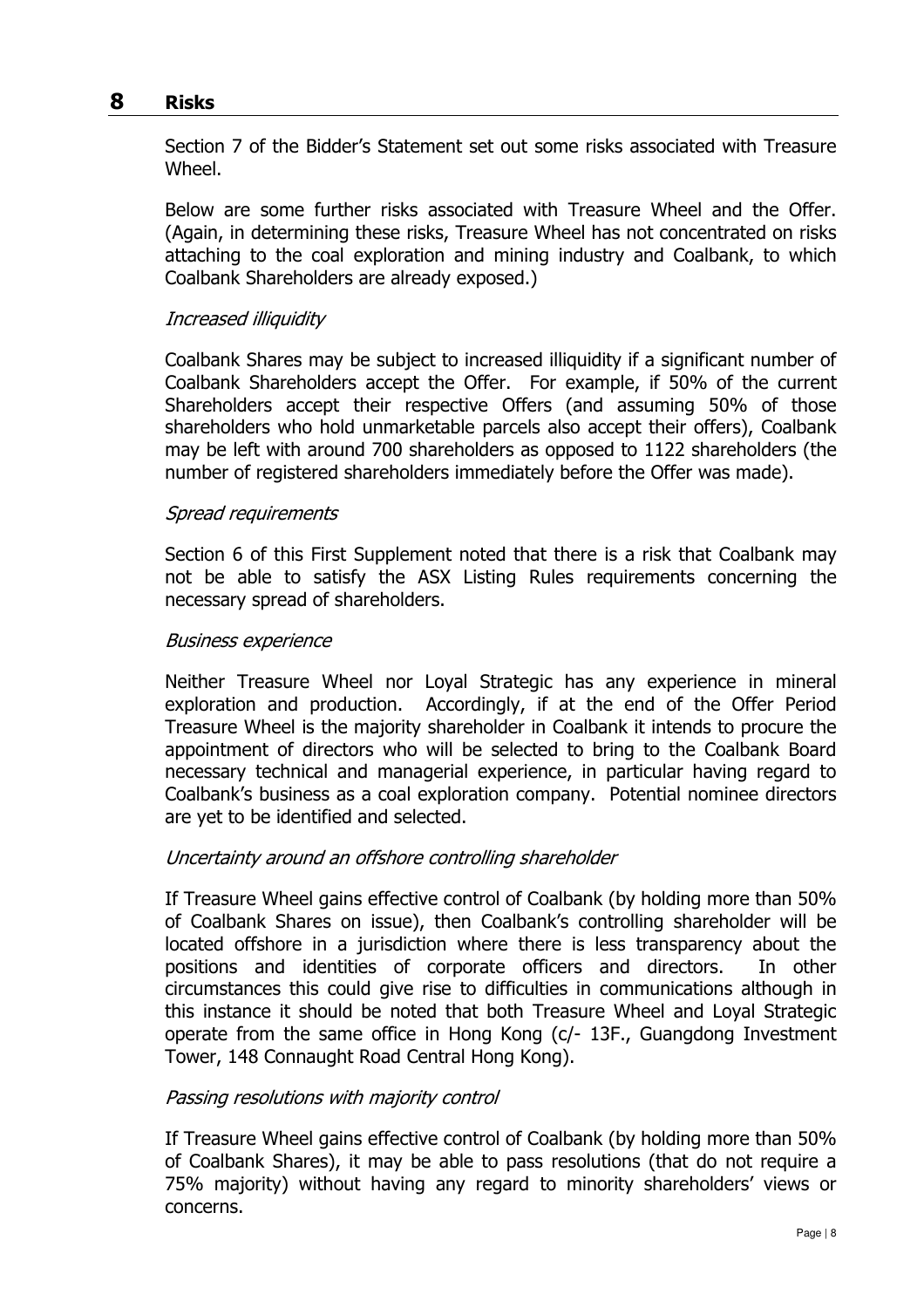#### **9 Withdrawal rights**

All Coalbank Shareholders to whom Treasure Wheel has made an Offer and who have accepted the Offer before the date of this First Supplement have the right to withdraw their acceptance within 14 days of the date of this First Supplement.

A withdrawal notice withdrawing an acceptance must:

- if a Coalbank Shareholder's shares are in a CHESS Holding:
	- o be in a form of a Valid Originating Message transmitted to ASX Settlement by the Controlling Participant for that CHESS Holding in accordance with the ASX Settlement Operating Rules; or
	- $\circ$  be in the form of a notice in writing to Treasure Wheel setting out the information that Treasure Wheel requires to enable it to transmit a Valid Message to ASX Settlement on behalf of the Coalbank Shareholder in accordance with the ASX Settlement Operating Rules;
- otherwise, be in a form consistent with the annexed Withdrawal Form.

If as a Coalbank Shareholder you choose to exercise this withdrawal right and return the Withdrawal Form correctly completed so that it is received by Treasure Wheel within 14 days of the date of the date of this First Supplement, your acceptance of the Offer will be cancelled. Your Coalbank Shares will be transferred back into your name(s).

Withdrawal Forms must be mailed to:

Link Market Services Limited

Coalbank Limited Takeover

Locked Bag A14, Sydney South NSW 1235

If as a Coalbank Shareholder you withdraw your acceptance of an Offer in this manner, and are legally entitled to withdraw your acceptance, Treasure Wheel must, before the end of 14 days after the day it receives the withdrawal notice:

- return to you any documents that you sent to Treasure Wheel with the acceptance of your Offer or destroy such documents, at Treasure Wheel's discretion; and
- transfer into your name in Coalbank's issuer sponsored subregister that number of Coalbank Shares to which the Withdrawal Notice relates or, if your Coalbank Shares are in a CHESS Holding, transmit a Valid Message that authorises the release of the relevant shares from the Offer Accepted Subpositions in which those shares have been reserved in accordance with the ASX Settlement Operating Rules.

(Words defined in the ASX Settlement Operating Rules have the same meaning in this section of the First Supplement, unless the context requires otherwise.)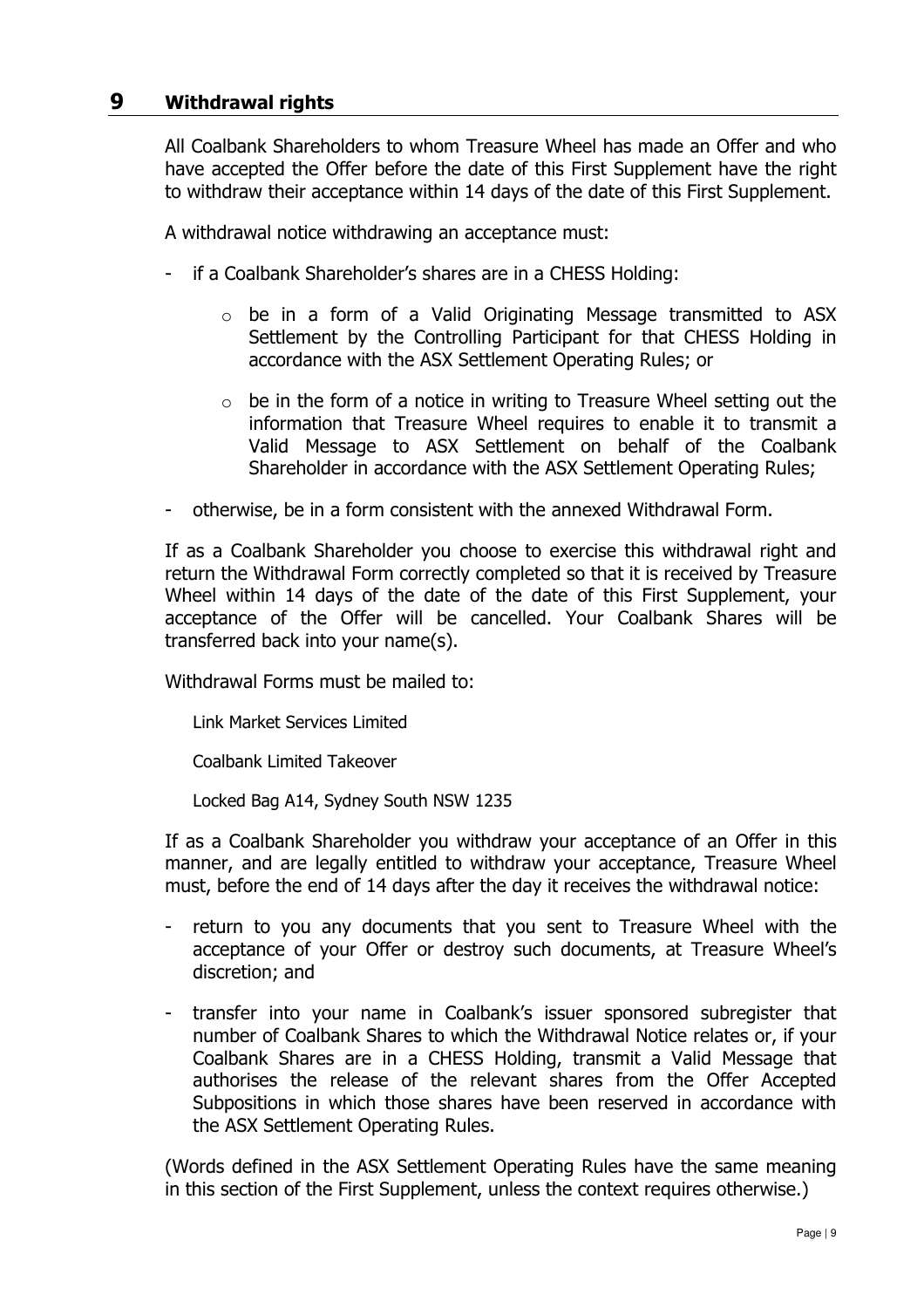### **Approval of First Supplement**

The copy of this First Supplement that is to be lodged with ASIC has been approved by a resolution passed by the sole Director and Chairman of Treasure Wheel on 28 September 2013.

Signed by Mr Chan Wai Lun, Anthony, Chairman of Treasure Wheel

V leace -97

Mr Chan Wai Lun, Anthony

Chairman **Treasure Wheel Global Limited**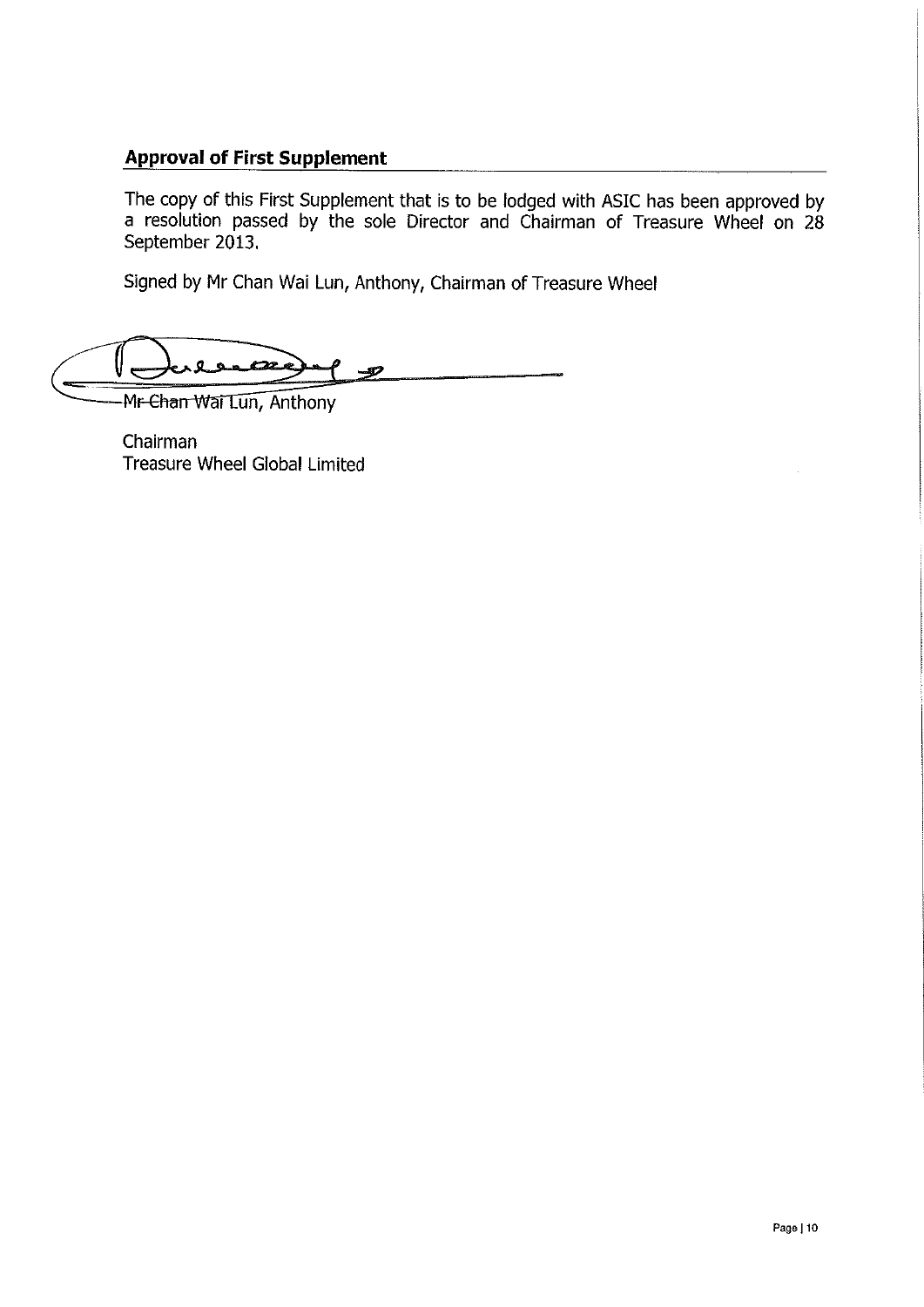# **Annexure (Withdrawal Form)**

The Withdrawal Form is annexed on the next page of this document.